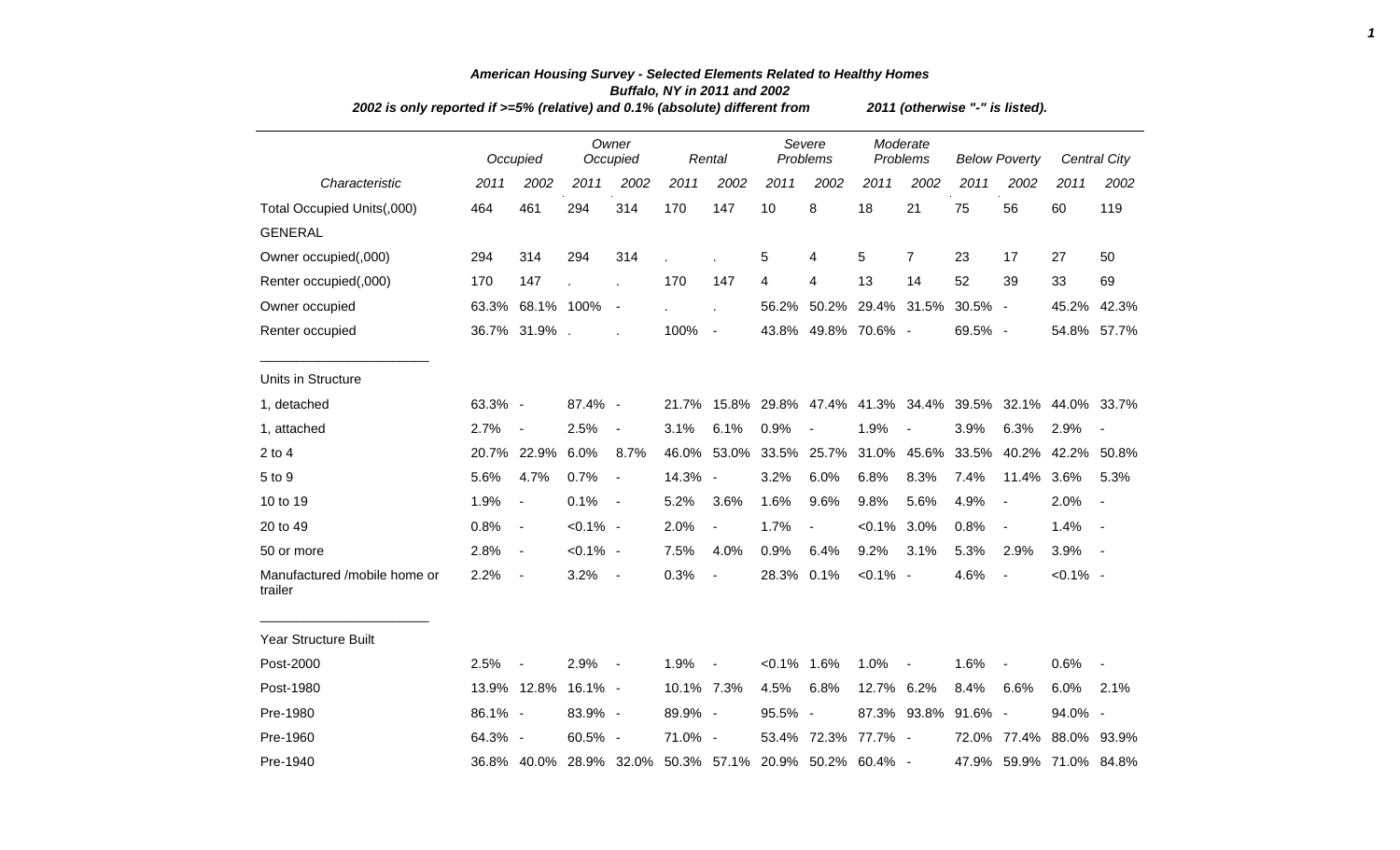|                                                        |         | Occupied                     | Owner<br>Occupied |                          | Rental     |                          | Severe<br>Problems      |                | Moderate<br>Problems |                          | <b>Below Poverty</b>                  |                          | Central City |                          |
|--------------------------------------------------------|---------|------------------------------|-------------------|--------------------------|------------|--------------------------|-------------------------|----------------|----------------------|--------------------------|---------------------------------------|--------------------------|--------------|--------------------------|
| Characteristic                                         | 2011    | 2002                         | 2011              | 2002                     | 2011       | 2002                     | 2011                    | 2002           | 2011                 | 2002                     | 2011                                  | 2002                     | 2011         | 2002                     |
| Foundation (for 1-unit not<br>manufactured)            |         |                              |                   |                          |            |                          |                         |                |                      |                          |                                       |                          |              |                          |
| 1-Unit not manufactured(,000)                          | 306     | 309                          | 264               | 277                      | 42         | 32                       | 3                       | 4              | 8                    | $\overline{7}$           | 33                                    | 22                       | 28           | 44                       |
| With a basement under all of<br>house                  | 72.0%   | $\overline{\phantom{a}}$     | 72.7%             | $\blacksquare$           | 67.6%      |                          | 59.4% 73.4%             | 62.9%          |                      |                          | 60.1% 74.5% 70.9% -                   |                          | 74.9% -      |                          |
| With a basement under part of<br>house                 | 17.9%   | 16.1%                        | 18.8%             | 16.7%                    |            |                          | 12.6% 10.7% 14.1% 25.1% |                |                      |                          | 26.6% 14.9% 14.4% 16.2%               |                          | 10.5% 12.1%  |                          |
| With a crawl space                                     | 6.6%    | 5.7%                         | 5.7%              | 5.2%                     | 11.9%      | 10.4% 6.1%               |                         | 4.7%           | 8.4%                 | 6.5%                     | 9.8%                                  | 7.0%                     | $10.3\%$ -   |                          |
| On a concrete slab                                     | 3.1%    | $\overline{a}$               | 2.5%              | $\overline{a}$           | 6.7%       | 17.1%                    | 6.4%                    | 7.4%           | 2.6%                 | $\overline{a}$           | 4.3%                                  | 8.8%                     | 2.8%         |                          |
| In some other way                                      | 0.4%    | $\overline{\phantom{0}}$     | 0.3%              | $\overline{\phantom{a}}$ | 1.2%       | $\overline{\phantom{a}}$ | $< 0.1\%$ -             |                | 2.3%                 | $\overline{\phantom{a}}$ | 0.6%                                  | $\overline{\phantom{a}}$ | 1.4%         | $\overline{\phantom{a}}$ |
| <b>EXTERIOR</b>                                        |         |                              |                   |                          |            |                          |                         |                |                      |                          |                                       |                          |              |                          |
| <b>External Building Conditions(non</b><br>multiunit)  |         |                              |                   |                          |            |                          |                         |                |                      |                          |                                       |                          |              |                          |
| Sagging roof                                           | 1.5%    | $\overline{a}$               | 1.0%              | $\overline{a}$           | 4.9%       | 7.6%                     | 5.3%                    | 4.7%           | 23.7%                | 21.1% 7.0%               |                                       | 4.9%                     | 3.0%         | $\overline{\phantom{a}}$ |
| Missing roofing material                               | 4.9%    | 6.2%                         | 4.2%              | 5.9%                     | 9.8%       | 8.3%                     | 7.8%                    | 4.7%           | 27.8%                | 32.2% 7.7%               |                                       | 8.1%                     | 8.6%         | 6.6%                     |
| Hole in roof                                           | 1.4%    | $\overline{\phantom{a}}$     | 0.7%              | $\frac{1}{2}$            | 5.7%       | $\overline{a}$           | 8.1%                    | $< 0.1\%$      | 25.7%                | 16.1% 5.8%               |                                       | 4.2%                     | 4.4%         | $\overline{a}$           |
| Missing bricks, siding, other<br>outside wall material | 2.7%    | $\overline{\phantom{a}}$     | 2.1%              | $\overline{a}$           | 6.7%       | 9.9%                     | 5.6%                    | 4.7%           | 7.2%                 | 34.5%                    | 6.8%                                  | 5.6%                     | 4.1%         | 7.4%                     |
| Sloping outside walls                                  | 1.6%    | $\blacksquare$               | 1.6%              | $\overline{\phantom{a}}$ | 1.1%       | 6.0%                     | $< 0.1\%$               | 4.7%           | 3.5%                 | 8.9%                     | 0.7%                                  | $\blacksquare$           | 2.2%         | $\overline{a}$           |
| Boarded up windows                                     | 0.4%    | $\qquad \qquad \blacksquare$ | 0.3%              | $\blacksquare$           | 1.4%       | $\blacksquare$           | $< 0.1\%$               | 4.7%           | 0.9%                 | 12.8%                    | 1.3%                                  | $\blacksquare$           | 3.1%         | $\overline{a}$           |
| Broken windows                                         | 4.0%    | $\overline{\phantom{a}}$     | 3.2%              | $\overline{\phantom{a}}$ | 9.1%       | $\overline{\phantom{a}}$ | 4.9%                    | 8.6%           | 30.5%                | 27.0% 8.5%               |                                       | 5.8%                     | 9.3%         | 8.6%                     |
| Bars on windows                                        | 2.1%    | $\overline{\phantom{a}}$     | 1.6%              | $\frac{1}{2}$            | 5.3%       | 2.8%                     | 1.5%                    | $\blacksquare$ | 1.2%                 | $\overline{a}$           | 6.1%                                  | 4.2%                     | 9.3%         | 12.3%                    |
| Foundation crumbling or has open 7.2%<br>crack or hole |         | 5.5%                         | 6.2%              | 5.3%                     | 13.2% 7.4% |                          | 12.4% 4.7%              |                |                      |                          | 11.7% 27.1% 12.3%                     | 4.6%                     | 8.3%         | 6.8%                     |
| None of the above                                      | 81.9% - |                              | 84.2%             | 79.6%                    | 67.0%      | $\sim$                   | 70.3%                   | 87.0%          |                      |                          | 60.4% 29.1% 71.2% 77.1% 67.9% 64.4%   |                          |              |                          |
| None of the above(excluding<br>bars)                   | 83.1% - |                              | 85.0% -           |                          | $71.4\%$ - |                          | 71.8%                   |                |                      |                          | 91.4% 60.4% 29.1% 76.1% 80.0% 74.1% - |                          |              |                          |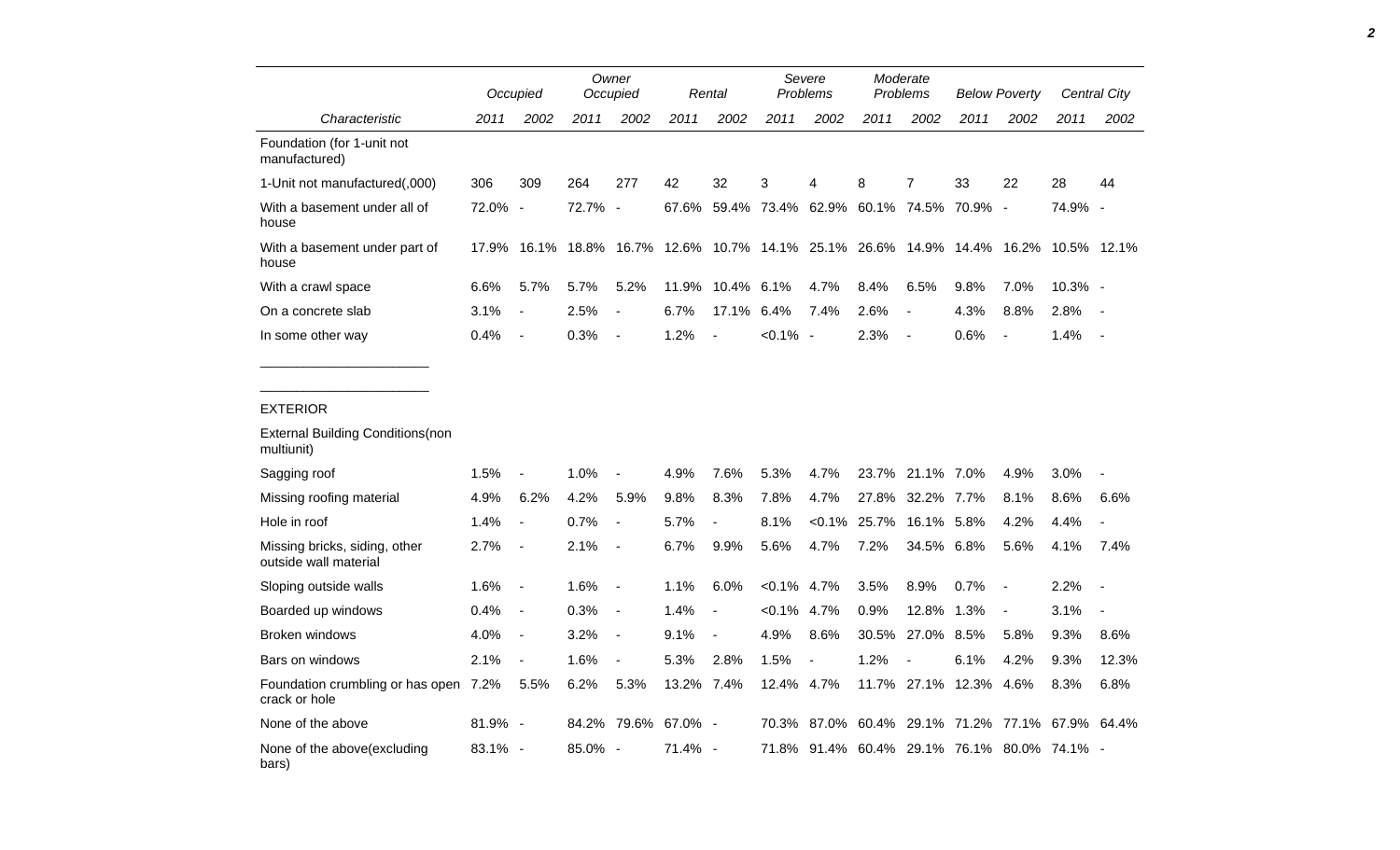|                                               |      | Occupied                 |       | Owner<br>Occupied            |      | Rental                       |           | Severe<br>Problems                                                                  |                        | Moderate<br>Problems     |                              | <b>Below Poverty</b>     |      | <b>Central City</b>      |
|-----------------------------------------------|------|--------------------------|-------|------------------------------|------|------------------------------|-----------|-------------------------------------------------------------------------------------|------------------------|--------------------------|------------------------------|--------------------------|------|--------------------------|
| Characteristic                                | 2011 | 2002                     | 2011  | 2002                         | 2011 | 2002                         | 2011      | 2002                                                                                | 2011                   | 2002                     | 2011                         | 2002                     | 2011 | 2002                     |
| Water Leakage During Last 12<br>Months        |      |                          |       |                              |      |                              |           |                                                                                     |                        |                          |                              |                          |      |                          |
| With leakage from outside<br>structure        |      |                          |       |                              |      |                              |           | 16.8% 20.4% 20.4% 23.6% 10.5% 13.5% 55.7% 21.1% 47.6% 28.6% 16.5% 12.6% 15.5% 13.6% |                        |                          |                              |                          |      |                          |
| Roof                                          | 9.8% | $\overline{\phantom{a}}$ | 12.4% | 11.4%                        | 5.1% | 7.1%                         | 37.2%     |                                                                                     |                        |                          | 12.2% 41.3% 15.9% 11.6% 6.2% |                          | 8.0% | 6.6%                     |
| <b>Basement leak</b>                          | 5.3% | 11.4%                    | 6.9%  | 14.3%                        | 2.7% | 5.2%                         | 3.4%      | 6.6%                                                                                | 6.2%                   | 12.9%                    | 4.2%                         | 5.5%                     | 6.2% |                          |
| Walls, closed windows, or doors<br>leak       | 2.3% | $\blacksquare$           | 2.4%  |                              | 2.2% | $\overline{\phantom{a}}$     |           | 43.8% 11.0% 3.7%                                                                    |                        | 8.4%                     | 4.9%                         | $\blacksquare$           | 2.4% |                          |
| Other or Unknown exterior Leak                | 0.7% | $\overline{\phantom{a}}$ | 0.4%  | $\qquad \qquad \blacksquare$ | 1.4% | $\blacksquare$               | 1.0%      | $\overline{a}$                                                                      | 1.6%                   | $\overline{\phantom{a}}$ | 0.5%                         | $\blacksquare$           | 1.1% | $\sim$                   |
|                                               |      |                          |       |                              |      |                              |           |                                                                                     |                        |                          |                              |                          |      |                          |
| <b>INTERIOR</b>                               |      |                          |       |                              |      |                              |           |                                                                                     |                        |                          |                              |                          |      |                          |
| Damage                                        |      |                          |       |                              |      |                              |           |                                                                                     |                        |                          |                              |                          |      |                          |
| Holes in floors                               | 1.4% |                          | 1.2%  | $\overline{a}$               | 1.8% |                              | 6.0%      | 6.8%                                                                                | 4.9%                   | 12.8% 3.6%               |                              |                          | 2.5% |                          |
| Open cracks or holes                          | 5.6% | 5.2%                     | 4.8%  | $\blacksquare$               | 7.0% | 8.2%                         | 13.1%     |                                                                                     |                        |                          | 15.6% 37.6% 31.9% 10.4% 7.0% |                          | 9.7% | 6.5%                     |
| Broken plaster or peeling paint               | 3.6% |                          | 2.7%  | $\blacksquare$               | 5.1% |                              | 9.4%      |                                                                                     | 13.9% 25.4% 21.1% 9.0% |                          |                              | 4.4%                     | 7.6% | 4.8%                     |
| Water Leakage During Last 12<br><b>Months</b> |      |                          |       |                              |      |                              |           |                                                                                     |                        |                          |                              |                          |      |                          |
| With leakage from inside structure 8.0%       |      | 7.3%                     | 8.6%  | 5.4%                         | 7.0% |                              |           | 11.4% 47.1% 13.1% 33.6% 26.6% 11.1% 10.2% 9.0%                                      |                        |                          |                              |                          |      | 8.5%                     |
| Fixtures backed up or overflowed              | 2.5% | $\blacksquare$           | 3.1%  | $\overline{\phantom{a}}$     | 1.5% | $\qquad \qquad \blacksquare$ | 28.6%     | 1.7%                                                                                | 6.5%                   | 9.3%                     | 5.1%                         | 2.8%                     | 2.4% |                          |
| Pipes leaked                                  | 3.1% | $\blacksquare$           | 2.4%  | $\blacksquare$               | 4.2% | 5.6%                         | 17.4%     | 7.9%                                                                                | 26.0%                  | 14.9%                    | 4.5%                         | $\overline{\phantom{a}}$ | 4.2% | $\overline{a}$           |
| Broken water heater                           | 0.4% | $\blacksquare$           | 0.5%  | $\blacksquare$               | 0.2% | $\blacksquare$               | $< 0.1\%$ | $\overline{\phantom{a}}$                                                            | 0.8%                   |                          | 0.4%                         | $\blacksquare$           | 0.4% | $\overline{\phantom{a}}$ |
| Other or Unknown                              | 2.5% | $\overline{\phantom{a}}$ | 2.9%  | $\overline{\phantom{a}}$     | 1.7% |                              | 1.1%      | 6.1%                                                                                | 3.6%                   | 5.9%                     | 1.8%                         | $\overline{\phantom{a}}$ | 3.1% |                          |

Rodents

Signs of rats in last 3 mon. 0.4% - 0.3% - 0.6% - 0.9% - 2.9% - 1.1% - 2.0% -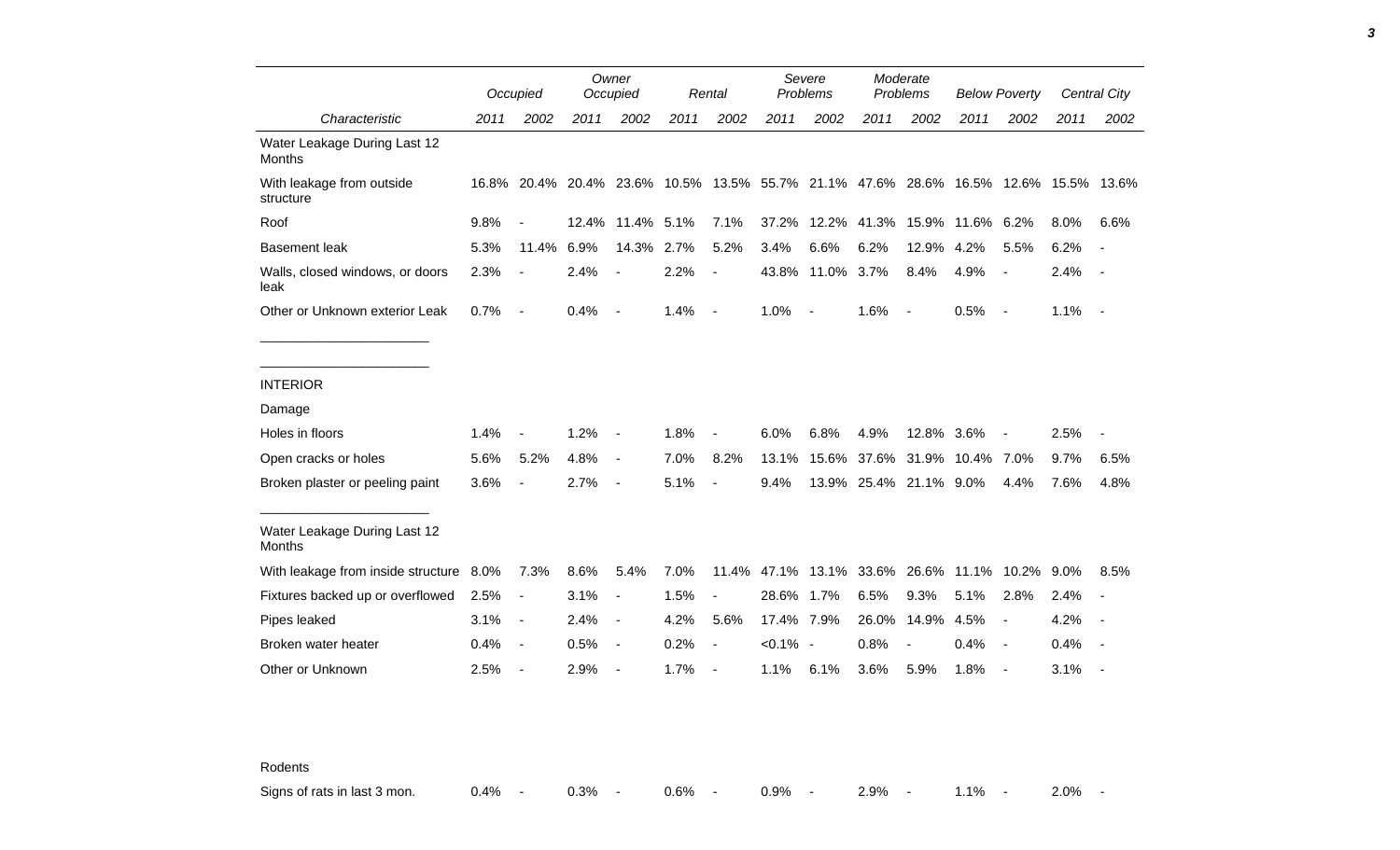|                                                           |      | Occupied                 |      | Owner<br>Occupied        |             | Rental                   |            | Severe<br>Problems       |                | Moderate<br>Problems     |       | <b>Below Poverty</b>     |             | Central City             |
|-----------------------------------------------------------|------|--------------------------|------|--------------------------|-------------|--------------------------|------------|--------------------------|----------------|--------------------------|-------|--------------------------|-------------|--------------------------|
| Characteristic                                            | 2011 | 2002                     | 2011 | 2002                     | 2011        | 2002                     | 2011       | 2002                     | 2011           | 2002                     | 2011  | 2002                     | 2011        | 2002                     |
| Signs of mice in last 3 mon.                              | 7.4% | 4.6%                     | 8.0% | 4.5%                     | 6.4%        | 4.8%                     | 30.5% 7.5% |                          | 14.8%          | 13.2%                    | 11.5% | 4.9%                     | 8.5%        | 3.7%                     |
| Signs of rodents, not sure which<br>kind in last 3 mon.   | 1.3% | $\frac{1}{2}$            | 0.9% | $\overline{a}$           | 2.1%        | $\blacksquare$           | 0.9%       | $\overline{\phantom{a}}$ | 9.6%           | 2.7%                     | 2.7%  | $\overline{\phantom{a}}$ | 0.9%        | $\overline{\phantom{a}}$ |
| Electrical                                                |      |                          |      |                          |             |                          |            |                          |                |                          |       |                          |             |                          |
| No electrical wiring                                      | 1.0% | $\overline{\phantom{a}}$ | 1.1% | $\overline{\phantom{a}}$ | 0.9%        | $\sim$                   |            | 14.4% < 0.1% < 0.1% -    |                |                          | 1.9%  | $\sim$                   | $< 0.1\%$ - |                          |
| Exposed wiring                                            | 1.5% | $\overline{\phantom{a}}$ | 1.6% |                          | 1.4%        | $\overline{\phantom{a}}$ | 3.0%       |                          | 4.3%           | $\overline{\phantom{a}}$ | 1.7%  | $\overline{\phantom{a}}$ | 2.4%        |                          |
| Rooms without electric outlets                            | 2.0% | $\overline{\phantom{a}}$ | 1.9% | $\blacksquare$           | 2.3%        | $\overline{\phantom{a}}$ | 16.2%      | 3.8%                     | 3.2%           | $\overline{\phantom{a}}$ | 3.4%  | $\overline{\phantom{a}}$ | 2.9%        |                          |
| Fuses/breakers blown in last 3<br>mon.                    |      | 14.1% 11.5%              |      | 14.7% 11.3%              |             | 13.1% 12.0%              |            | 41.0% 19.6%              |                | 39.8% 22.3%              |       | 16.7% 10.0%              | 13.3% 12.1% |                          |
| Sanitation                                                |      |                          |      |                          |             |                          |            |                          |                |                          |       |                          |             |                          |
| Lacking complete kitchen facilities                       | 2.1% | $\blacksquare$           | 0.8% | $\overline{\phantom{a}}$ | 4.5%        | 7.0%                     | 5.8%       |                          |                | 10.3% 51.6% 59.4% 4.9%   |       | 7.3%                     | 3.8%        | 5.7%                     |
| Lacking some or all plumbing<br>facilities                | 1.2% | $\overline{\phantom{a}}$ | 0.6% | $\overline{\phantom{a}}$ | 2.1%        | $\overline{\phantom{a}}$ | 55.8%      |                          | 75.4% < 0.1% - |                          | 1.6%  | $\overline{\phantom{a}}$ | 1.8%        | $\overline{\phantom{a}}$ |
| Water not safe to drink                                   | 4.5% | 9.5%                     | 3.0% | 7.9%                     | 7.0%        | 12.9%                    | 6.3%       | 12.1% 6.9%               |                | 16.5%                    | 6.3%  | 13.2%                    | 6.7%        | 14.2%                    |
| Water stoppage in last 3 mon.                             | 3.2% | $\blacksquare$           | 2.7% | $\overline{\phantom{a}}$ | 4.1%        | $\overline{\phantom{a}}$ | 29.2%      | 3.1%                     | 11.7%          | 6.8%                     | 8.8%  | 2.7%                     | 2.0%        |                          |
| No flush toilets working some time 3.2%<br>in last 3 mon. |      | $\overline{\phantom{a}}$ | 1.1% | $\blacksquare$           | 6.8%        | 2.7%                     | 5.2%       | $\blacksquare$           | 33.7% 5.8%     |                          | 6.6%  | 1.9%                     | 3.5%        | $\sim$                   |
| With sewage disposal<br>breakdowns in last 3 mon.         | 2.3% | $\overline{\phantom{a}}$ | 2.1% | $\overline{\phantom{a}}$ | 2.7%        | $\overline{\phantom{a}}$ | 27.7%      | 3.6%                     | 13.7% 4.9%     |                          | 7.2%  | 2.0%                     | 3.1%        | $\sim$                   |
| Septic tank, cesspool, chemical<br>toilet                 | 5.6% | 11.4%                    | 8.2% | 14.9%                    | 1.3%        | $\overline{\phantom{a}}$ | 30.0% 9.8% |                          | 1.4%           | 7.5%                     | 4.9%  | $\sim$                   | 0.1%        | $\sim$                   |
| With septic tank or cesspool<br>breakdowns in last 3 mon. | 0.6% |                          | 0.9% | $\overline{\phantom{a}}$ | $< 0.1\%$ - |                          | 26.8% 1.5% |                          | $< 0.1\%$ -    |                          | 3.4%  | $\sim$                   | $< 0.1\%$ - |                          |
| <b>HEATING/FUEL</b>                                       |      |                          |      |                          |             |                          |            |                          |                |                          |       |                          |             |                          |
| <b>Main Heating Equipment</b>                             |      |                          |      |                          |             |                          |            |                          |                |                          |       |                          |             |                          |

*4*

Warm-air furnace **72.9% - 76.8% - 66.2% - 66.3% - 65.2% 61.3%** 72.2% 66.6% 70.1% -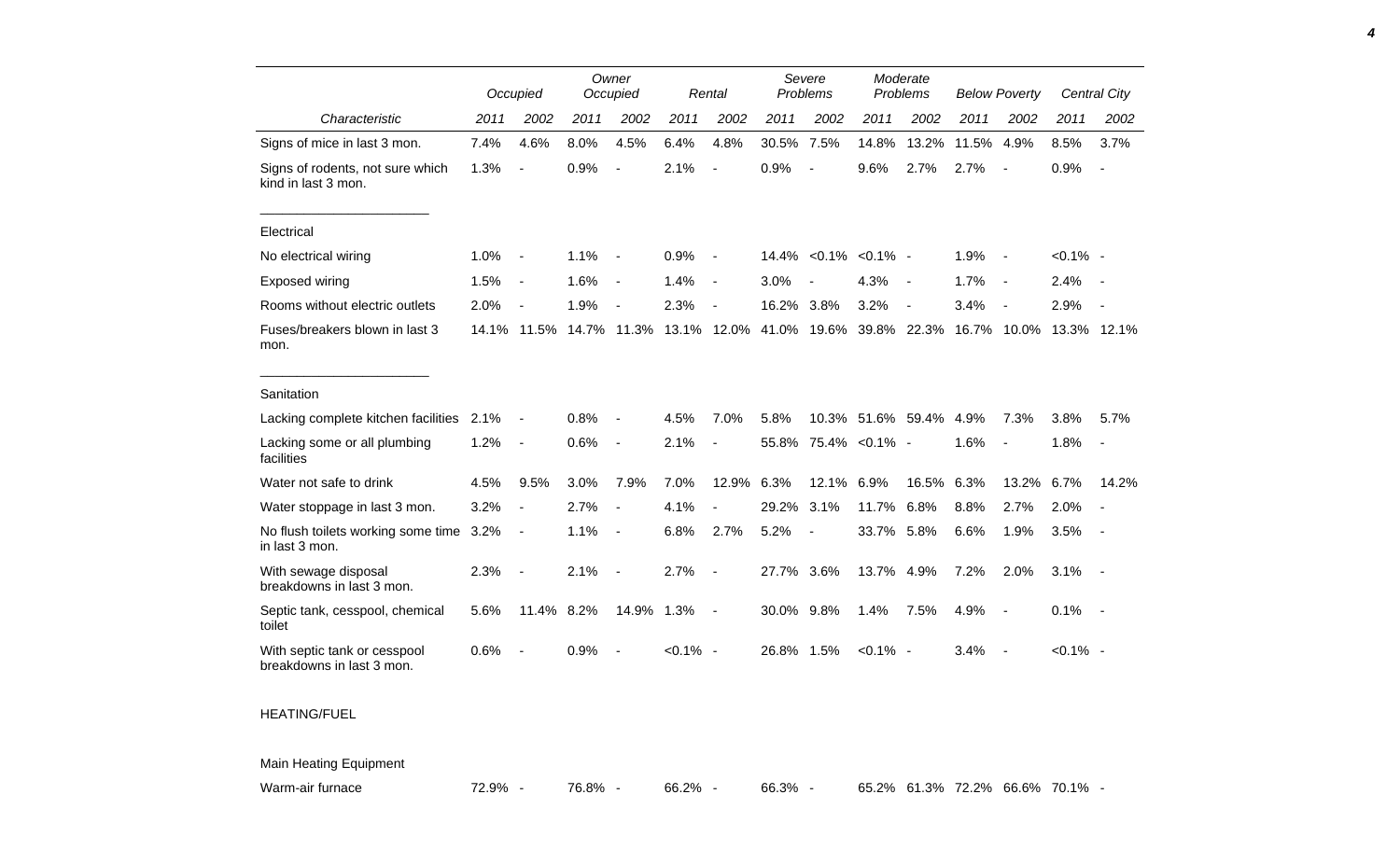|                                                         |             | Occupied                     |             | Owner<br>Occupied        |                | Rental                   | Severe<br>Problems |                               | Moderate<br>Problems |                          | <b>Below Poverty</b> |                          |             | Central City |
|---------------------------------------------------------|-------------|------------------------------|-------------|--------------------------|----------------|--------------------------|--------------------|-------------------------------|----------------------|--------------------------|----------------------|--------------------------|-------------|--------------|
| Characteristic                                          | 2011        | 2002                         | 2011        | 2002                     | 2011           | 2002                     | 2011               | 2002                          | 2011                 | 2002                     | 2011                 | 2002                     | 2011        | 2002         |
| Steam or hot water system                               |             | 20.3% 21.6%                  | 19.4% -     |                          | 21.9%          | 26.6%                    |                    | 14.1% 24.4%                   | 19.8% 22.7%          |                          |                      | 18.9% 22.3%              |             | 19.2% 23.3%  |
| Electric heat pump                                      | 0.4%        | $\overline{\phantom{a}}$     | $< 0.1\%$ - |                          | 1.0%           | $\blacksquare$           | $< 0.1\%$ -        |                               | $< 0.1\%$ -          |                          | $< 0.1\%$ -          |                          | $< 0.1\%$ - |              |
| Built-in electric units                                 | 2.7%        | $\blacksquare$               | 1.2%        | $\overline{\phantom{a}}$ | 5.3%           | 3.5%                     | 0.9%               | 6.9%                          | 1.7%                 | $\overline{\phantom{a}}$ | 3.0%                 | $\sim$                   | 2.7%        | $\sim$       |
| Floor, wall, or other built-in hot air<br>without ducts | 1.8%        | $\overline{\phantom{a}}$     | 1.5%        | $\blacksquare$           | 2.2%           | $\overline{\phantom{a}}$ | 16.1% 3.7%         |                               | 0.5%                 | $\overline{\phantom{a}}$ | 1.7%                 | $\sim$                   | 3.2%        |              |
| Room heaters with flue                                  | 0.6%        | $\blacksquare$               | 0.1%        | $\overline{\phantom{a}}$ | 1.5%           | $\overline{\phantom{a}}$ | $< 0.1\%$ -        |                               | 8.8%                 | 0.1%                     | 2.7%                 | $\sim$                   | 1.8%        | $\sim$ $-$   |
| Room heaters without flue                               | 0.1%        | $\qquad \qquad \blacksquare$ | 0.1%        | $\overline{\phantom{a}}$ | 0.2%           | $\overline{\phantom{a}}$ | 0.9%               | $\sim$                        | 3.1%                 | 10.0%                    | 0.5%                 | $\sim$                   | 0.7%        |              |
| Portable electric heaters                               | 0.4%        | $\blacksquare$               | 0.1%        | $\blacksquare$           | 1.1%           | $\overline{\phantom{a}}$ | $< 0.1\%$ -        |                               | $< 0.1\%$ -          |                          | 0.3%                 | $\sim$                   | 0.7%        | $\sim$ $-$   |
| <b>Stoves</b>                                           | 0.3%        | $\overline{\phantom{a}}$     | 0.5%        | $\overline{\phantom{a}}$ | $< 0.1\%$ -    |                          | $< 0.1\%$ -        |                               | 0.5%                 | $\overline{\phantom{a}}$ | 0.1%                 | $\overline{\phantom{a}}$ | 0.1%        |              |
| Other                                                   | 0.4%        | $\overline{\phantom{a}}$     | 0.3%        | $\blacksquare$           | 0.4%           | $\overline{a}$           | 1.8%               | $\sim$                        | 0.4%                 | $\overline{\phantom{a}}$ | 0.6%                 | $\overline{\phantom{a}}$ | 1.2%        |              |
| Cooking stove                                           | $< 0.1\%$ - |                              | $< 0.1\%$ - |                          | $< 0.1\%$ 0.2% |                          | $< 0.1\%$ -        |                               | $< 0.1\%$ 0.6%       |                          | 0.1%                 | $\sim$                   | 0.1%        | $\sim$       |
| <b>Water Heating Fuel</b>                               |             |                              |             |                          |                |                          |                    |                               |                      |                          |                      |                          |             |              |
| Electricity                                             | 6.9%        | $\blacksquare$               | 5.6%        | 5.3%                     | 9.1%           | 10.0% 4.5%               |                    | 16.7%                         | 2.3%                 | 9.8%                     | 11.0% 7.9%           |                          | 5.2%        | 2.9%         |
| Gas, LP/bottled gas                                     | 92.0% -     |                              | 92.8% -     |                          | 90.8% -        |                          | 94.5%              | 78.9%                         | 97.7%                | 87.1%                    | 88.9% -              |                          | 94.3% -     |              |
| Fuel oil                                                | 1.1%        | $\sim$ $-$                   | 1.6%        | $\overline{\phantom{a}}$ | 0.1%           | $\sim$                   | 1.0%               | $\overline{\phantom{a}}$      | $< 0.1\%$ 2.3%       |                          | 0.1%                 | $\sim$                   | 0.3%        | $\sim$ $-$   |
| Kerosene or other liquid fuel                           | $< 0.1\%$ - |                              | $< 0.1\%$ - |                          | $< 0.1\%$ -    |                          | $< 0.1\%$ -        |                               | $< 0.1\%$ -          |                          | $< 0.1\%$ -          |                          | $< 0.1\%$ - |              |
| Other                                                   | $< 0.1\%$ - |                              | $< 0.1\%$ - |                          | 0.1%           | $\overline{\phantom{a}}$ | $< 0.1\%$ -        |                               | $< 0.1\%$ 0.8%       |                          | $< 0.1\%$ -          |                          | 0.3%        | $\sim$       |
| Clothes Dryer(,000)                                     | 364         | 375                          | 282         | 299                      | 82             | 76                       | 8                  | 6                             | 10                   | 14                       | 46                   | 31                       | 40          | 81           |
| Have Clothes Dryer                                      | 78.5% -     |                              | 96.1% -     |                          | 48.2%          | 51.8%                    | 79.6%              | 73.2%                         | 53.4%                | 64.5%                    | 61.7%                | 55.8%                    | 66.2% -     |              |
| Electricity                                             |             | 36.7% 34.1%                  | 34.7% -     |                          | 43.5%          |                          |                    | 35.2% 40.9% 33.7%             | 27.8%                | 45.4%                    | 39.8% -              |                          | 23.4% -     |              |
| Gas, LP gas (liquid propane)                            | 63.2% -     |                              | 65.1% -     |                          | 56.3%          |                          |                    | 64.6% 59.1% 66.3% 72.2% 53.3% |                      |                          | 60.0% -              |                          | 76.3% -     |              |
| Other                                                   | 0.2%        | $\overline{\phantom{a}}$     | 0.2%        | $\blacksquare$           | 0.2%           | $\blacksquare$           | $< 0.1\%$ -        |                               | $< 0.1\%$ 1.2%       |                          | 0.2%                 | $\sim$                   | 0.4%        | $\sim$       |

Heating Problems

\_\_\_\_\_\_\_\_\_\_\_\_\_\_\_\_\_\_\_\_\_\_\_

Uncomfortably cold for 24 hours or more last winter 8.1% 20.2% 6.4% 20.3% 11.6% 19.9% 52.1% 36.6% 29.1% 25.0% 18.3% - 11.5% 17.2%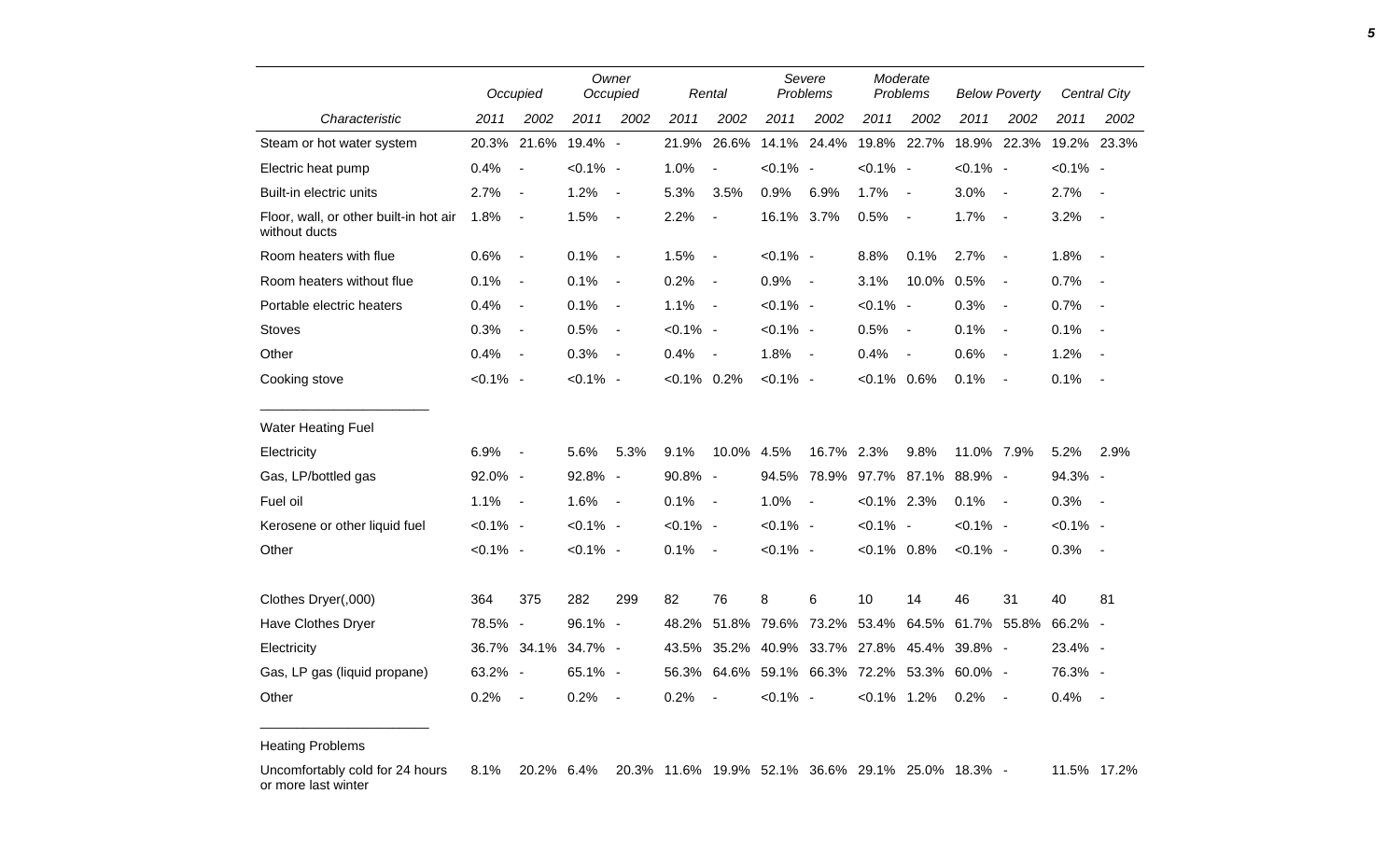|                                      |                | Occupied                 |             | Owner<br>Occupied        |                | Rental                   |                | Severe<br>Problems       |            | Moderate<br>Problems |                | <b>Below Poverty</b>     |                | <b>Central City</b>      |
|--------------------------------------|----------------|--------------------------|-------------|--------------------------|----------------|--------------------------|----------------|--------------------------|------------|----------------------|----------------|--------------------------|----------------|--------------------------|
| Characteristic                       | 2011           | 2002                     | 2011        | 2002                     | 2011           | 2002                     | 2011           | 2002                     | 2011       | 2002                 | 2011           | 2002                     | 2011           | 2002                     |
| Heating equipment breakdowns         | 3.6%           |                          | 3.5%        | $\blacksquare$           | 3.7%           |                          | 44.1%          | 20.9%                    | 4.8%       |                      | 6.6%           | 2.5%                     | 4.1%           | $\overline{\phantom{a}}$ |
| Other causes                         | 4.0%           | 16.5%                    | 2.7%        | 17.6%                    | 6.4%           | 14.3%                    | 6.0%           | 16.8%                    | 24.6%      | 18.4%                | 10.5%          | 13.6%                    | 6.0%           | 11.6%                    |
| Utility interruption                 | 1.1%           | 13.4%                    | 1.0%        | 15.1%                    | 1.4%           | 9.7%                     | 3.1%           | 8.8%                     | 8.3%       | 12.5%                | 2.7%           | 8.4%                     | 0.3%           | 5.6%                     |
| Inadequate heating capacity          | 0.7%           | $\overline{\phantom{a}}$ | 0.4%        | $\overline{\phantom{a}}$ | 1.3%           | $\overline{\phantom{a}}$ | 0.9%           | 5.9%                     | 4.8%       |                      | 2.2%           |                          | 2.4%           | $\overline{\phantom{a}}$ |
| Inadequate insulation                | 1.0%           | $\blacksquare$           | 0.4%        | $\blacksquare$           | 2.1%           | $\blacksquare$           | 2.0%           | 6.4%                     | 12.0% 3.7% |                      | 3.4%           | $\blacksquare$           | 2.1%           | $\blacksquare$           |
| Cost of heating                      | 0.5%           | $\sim$                   | 0.6%        | $\blacksquare$           | 0.3%           | $\sim$                   | $< 0.1\%$ 4.1% |                          | 0.5%       | $\blacksquare$       | 0.3%           | $\blacksquare$           | 0.7%           | $\sim$                   |
| Other                                | 1.0%           | $\overline{\phantom{a}}$ | 0.6%        | $\blacksquare$           | 1.7%           | $\overline{\phantom{a}}$ | $< 0.1\%$ -    |                          | 1.3%       | $\blacksquare$       | 2.6%           | $\sim$                   | 1.3%           | $\overline{\phantom{a}}$ |
|                                      |                |                          |             |                          |                |                          |                |                          |            |                      |                |                          |                |                          |
| SELECTED PHYSICAL<br><b>PROBLEMS</b> |                |                          |             |                          |                |                          |                |                          |            |                      |                |                          |                |                          |
| Severe Physical Problems(,000)       | 10             | 8                        | 5           | 4                        | 4              | 4                        | 10             | 8                        |            |                      | 5              | 1                        | $\overline{2}$ | 3                        |
| Severe physical problems             | 2.1%           | $\overline{\phantom{a}}$ | 1.8%        | $\blacksquare$           | 2.5%           | $\blacksquare$           | 100%           | $\overline{\phantom{a}}$ |            |                      | 5.9%           | 1.9%                     | 2.7%           | $\overline{\phantom{a}}$ |
| Plumbing                             | 1.2%           | $\blacksquare$           | $0.6\%$     | $\blacksquare$           | 2.1%           | $\blacksquare$           |                | 55.8% 75.4%.             |            |                      | 1.6%           | $\blacksquare$           | 1.8%           | $\blacksquare$           |
| Heating                              | 0.9%           | $\overline{\phantom{a}}$ | 1.2%        | $\blacksquare$           | 0.4%           | $\sim$                   |                | 42.2% 14.5%.             |            |                      | 4.2%           |                          | 0.9%           | $\sim$                   |
| Electric                             | $< 0.1\%$ 0.2% |                          | $< 0.1\%$ - |                          | $< 0.1\%$ 0.4% |                          |                | $< 0.1\%$ 10.3%.         |            |                      | $< 0.1\%$ -    |                          | $< 0.1\%$ 0.4% |                          |
| Hallways                             | $< 0.1\%$ -    |                          | $< 0.1\%$ - |                          | $< 0.1\%$ -    |                          | $< 0.1\%$ -    |                          |            |                      | $< 0.1\%$ -    |                          | $< 0.1\%$ -    |                          |
| Upkeep                               | $< 0.1\%$ -    |                          | 0.1%        | $\blacksquare$           | $< 0.1\%$ -    |                          | 2.0%           | 5.3%                     |            |                      | 0.1%           | $\blacksquare$           | $< 0.1\%$ -    |                          |
| Moderate Physical<br>Problems(,000)  | 18             | 21                       | 5           | $\overline{7}$           | 13             | 14                       |                |                          | 18         | 21                   | 8              | $\,6$                    | 4              | 9                        |
| Moderate physical problems           | 3.9%           | $\blacksquare$           | 1.8%        | $\overline{\phantom{a}}$ | 7.6%           | 9.7%                     |                |                          | 100%       | $\blacksquare$       |                | 10.6% 11.2% 6.7%         |                | 7.7%                     |
| Plumbing                             | 0.5%           | $\overline{\phantom{a}}$ | $< 0.1\%$ - |                          | 1.3%           |                          |                |                          | 12.6%      | 0.6%                 | 2.4%           | $\overline{\phantom{a}}$ | 0.7%           | $\overline{\phantom{a}}$ |
| Heating                              | 0.1%           | $\overline{\phantom{a}}$ | 0.1%        | $\sim$                   | 0.2%           | $\blacksquare$           |                |                          | 3.1%       | 10.0% 0.5%           |                | $\blacksquare$           | 0.6%           | $\blacksquare$           |
| Upkeep                               | 2.0%           | $\overline{\phantom{a}}$ | 0.8%        | $\blacksquare$           | 4.2%           | 6.4%                     |                |                          |            | 51.6% 59.4%          | 4.4%           | 6.9%                     | 3.0%           | 5.1%                     |
| Hallways                             | $< 0.1\%$ -    |                          | $< 0.1\%$ - |                          | $< 0.1\%$ 0.2% |                          |                |                          | $< 0.1\%$  | 1.2%                 | $< 0.1\%$ 0.2% |                          | $< 0.1\%$ -    |                          |
| Kitchen                              | 1.5%           | $\overline{\phantom{a}}$ | 0.9%        | $\overline{\phantom{a}}$ | 2.5%           | $\overline{\phantom{a}}$ |                |                          |            | 38.3% 32.1% 4.0%     |                | $\overline{\phantom{a}}$ | 3.3%           | $\sim$                   |

\_\_\_\_\_\_\_\_\_\_\_\_\_\_\_\_\_\_\_\_\_\_\_